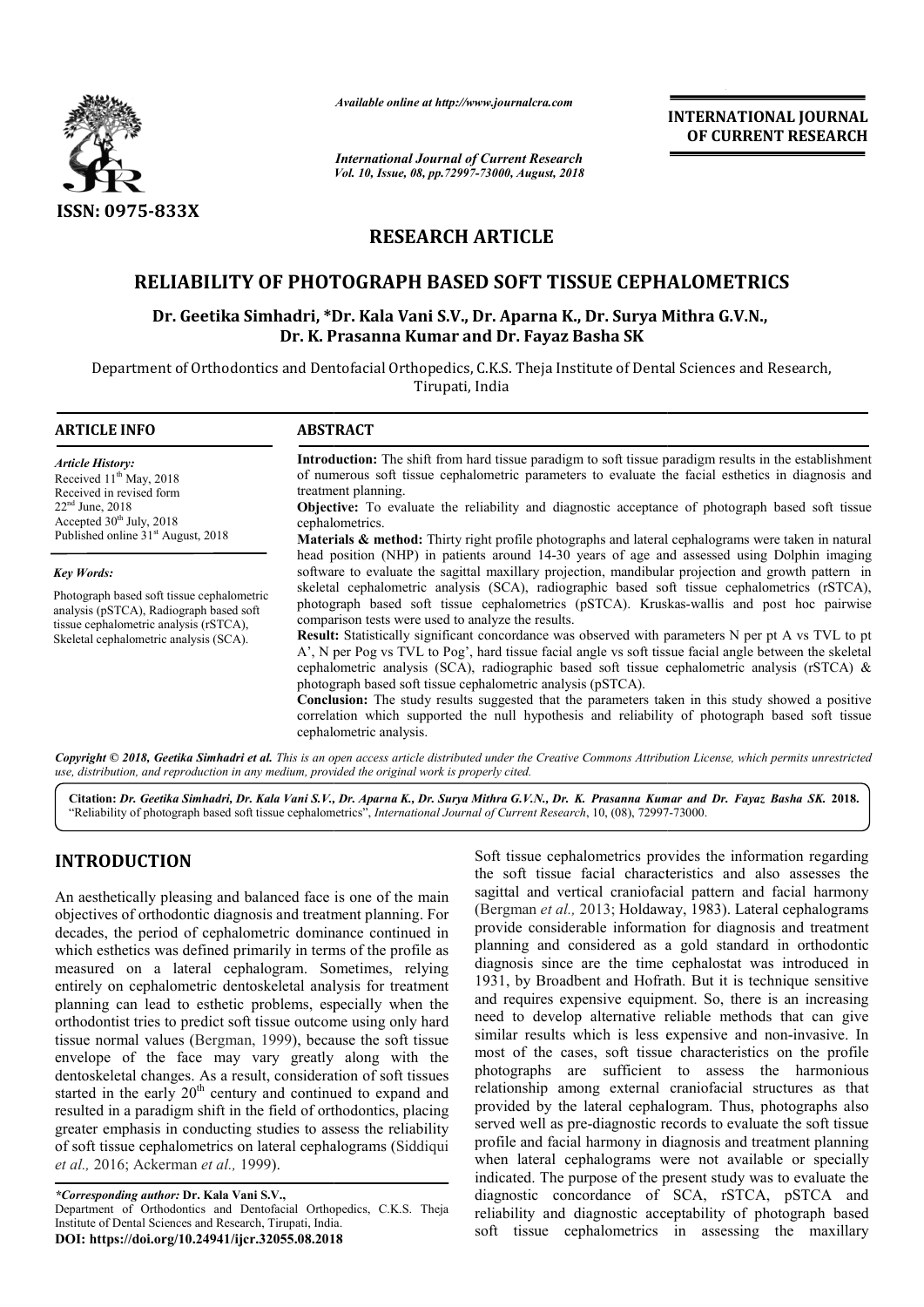projection, mandibular projection, and growth pattern. The null hypothesis was that there is no variation in these three analyses in assessing the above parameters.

## **MATERIALS AND METHODS**

This study included right profile digital cephalometric radiographs and photographs of patients selected from the Department of Orthodontics and Dentofacial Orthopedics, CKS Theja Institute of Dental Sciences and Research, Tirupati. Selection criteria included the following:

- 1. The absence of reported skeletal asymmetry,
- 2. Minimal dental crowding,
- 3. No history of previous orthodontic treatment, prosthodontic treatment, facial surgery, and trauma,
- 4. Patients age between 14 and 30 years,
- 5. Digital clinical records with adequate representation of soft-tissue contours, and
- 6. Photographs and radiographs were taken with natural head position with teeth in centric occlusion and lips in the rest position.

Radiographic examinations were executed using the NEW TOM. Standardised profile photographs were taken using camera NIKON (D60) mounted on a leveled tripod. All the radiographs and photographs were taken in natural head position (NHP) proposed by Raju *et al.* 2001. Subjects were asked to stand 9 feet in front of the mirror left to the suspended plumb line. A vertical moving light source was held on the right wall and then subjects were asked to determine the selfbalanced position of the head by tilting the head backward and forward with decreasing amplitude to find the most neutral position in between as described by Cooke and Wei (1988). At this position, two point markings were placed along the shadow line on right side of the face. Metal markings were placed before positioning the patient in the cephalostat and radiographs were obtained in Centric Occlusion (CO) with lips in the rest position. A total of 50 subjects were selected, who met the selection criteria. A preliminary skeletal evaluation was performed and three subsets were created according to the STEINERS (Raju *et al.,* 2001) ANB cephalometric values (ANB= 2º±2º) using Dolphin Image management software, version 11.8

Class I subjects ( $\triangle ANB = 2^{\circ} \pm 2^{\circ}$ ) – 25 Class II subjects ( $\triangle ANB > 4^{\circ}$ ) – 15 Class III subjects ( $\triangle ANB < 0^\circ$ ) - 10

From each subset, 10 subjects were selected randomly. A final sample of 30 lateral cephalometric radiographs and 30 right profile photographs were obtained. Customized parameters were taken to compare the SCA, rSTCA, pSTCA (Arnett *et al.,*  1999; Steiner, 1959; McNamara, 1984; Tweed, 1969). Cephalometric parameters used to compare these three analyses are as follows: (Figures 1, 2 & 3)

#### **Skeletal parameters**

- Sagittal maxillary projection N perpendicular to point  $A - (2 \pm 2 \text{ mm}).$
- Sagittal mandibular projection N perpendicular to Pogonion (Pog) –  $(6.6 \pm 3.3 \text{ mm})$
- FMA FH to Tweed's mandibular plane  $(MP) (29.3^{\circ})$  $\pm$  4.5<sup>0</sup>).

• Facial angle – FH to NPog –  $(86.2^0 \pm 3^0)$ 

#### **Soft tissue parameters**

- Sagittal maxillary projection TVL to soft tissue point  $A' - (-2 \pm 3.7$  mm)
- Sagittal mandibular projection TVL to soft tissue Pogonion (Pog') –  $(6.5 \pm 5.8)$
- Extraoral FMA Soft tissue FH' to MP'  $(26^0 \pm 4.5^0)$
- Soft tissue facial angle Soft tissue FH' to N'Pog'  $(89.4^0 \pm 7.0^0)$

The soft tissue parameters were assessed both in the rSTCA and pSTCA. Data analysis was performed using SPSS Statistics software. Normal distribution of data was preliminarily checked. Kruskas Wallis one-way analysis of variance (ANOVA) was used to verify if the diagnosis was affected by the three different cephalometric methods. Post hoc pairwise comparisons were calculated to find individual differences among the considered cephalometric methods. The level of significance was set at  $P \le 0.05$ .

#### **RESULTS**

The cephalometric method was found to affect the diagnostic outcomes ( $P < 0.05$ ) as revealed by the Kruskas–Wallis oneway ANOVA. Performing post hoc pairwise comparisons, no significant differences were found between SCA and rSTCA , rSTCA and pSTCA and between SCA and pSTCA in defining sagittal maxillary projection  $(P < 0.05)$ , sagittal mandibular projection  $(P < 0.05)$ , and FMA  $(P < 0.05)$ . Significant differences were found between SCA and rSTCA and between SCA and pSTCA in defining the facial angle. No difference was found between rSTCA and pSTCA  $(P > 0.05)$  for the same diagnostic parameter. Distributions of diagnostic outcomes obtained with the three analyses were reported. (Table 1 & 2).

**Table 1. Distribution of diagnostic outcomes obtained with SCA, rSTCA, pSTCA**

|                     | <b>DIAGNOSIS</b>  | <b>SCA</b>    | rSTCA         | pSTCA          |
|---------------------|-------------------|---------------|---------------|----------------|
| <b>MAXILLA</b>      | NORMAL            | $12(40.0\%)$  | $20(66.66\%)$ | 18 (60.00 %)   |
|                     | <b>PROTRUSION</b> | $5(16.66\%)$  | $4(13.33\%)$  | $4(13.33\%)$   |
|                     | <b>RETRUSION</b>  | 13 (43.30 %)  | $6(20.00\%)$  | $7(23.33\%)$   |
|                     | <b>NORMAL</b>     | 11 (36.66 %)  | $6(20.00\%)$  | $7(23.33\%)$   |
| <b>MANDIBLE</b>     | <b>PROTRUSION</b> | $7(23.33\%)$  | $6(20.00\%)$  | $5(16.66\%)$   |
|                     | <b>RETRUSION</b>  | $12(40.0\%)$  | $18(60.00\%)$ | 18 (60.00 %)   |
| <b>FMA</b>          | AGP               | 15 (50 .00 %) | $13(43.33\%)$ | $13(43.33\%)$  |
|                     | <b>HGP</b>        | $15(50.00\%)$ | $16(53.33\%)$ | 16 (53.33 %)   |
|                     | VGP               | 0             | $1(3.33\%)$   | $1(3.33\%)$    |
| <b>FACIAL ANGLE</b> | AGP               | 17 (56.66 %)  | 28 (93.33%)   | $27(90.00\%)$  |
|                     | HGP               | $9(40.00\%)$  | $2(6.66\%)$   | $3. (10.00\%)$ |
|                     | VGP               | $4(13.33\%)$  | $\Omega$      | $\Omega$       |

**Table 2. P value for pairwise comparisons (post hoc) btw SCA, rSTCA, pSTCA**

| <b>VARIABLES</b>    | PAIRWISE COMPARISONS (POST HOC) |           |
|---------------------|---------------------------------|-----------|
|                     | <b>SCA</b> versus rSTCA         | 0.178     |
| <b>MAXILLA</b>      | SCA versus pSTCA                | 0.356     |
|                     | rSTCA versus pSTCA              | 0.910     |
|                     | <b>SCA</b> versus rSTCA         | 0.460     |
| <b>MANDIBLE</b>     | SCA versus pSTCA                | 0.712     |
|                     | rSTCA versus pSTCA              | 0.913     |
|                     | <b>SCA</b> versus rSTCA         | 0.514     |
| <b>FMA</b>          | SCA versus pSTCA                | 0.478     |
|                     | rSTCA versus pSTCA              | 0.082     |
|                     | <b>SCA</b> versus rSTCA         | $0.001**$ |
| <b>FACIAL ANGLE</b> | SCA versus pSTCA                | $0.000**$ |
|                     | rSTCA versus pSTCA              | 0.076     |

\*\* Highly significant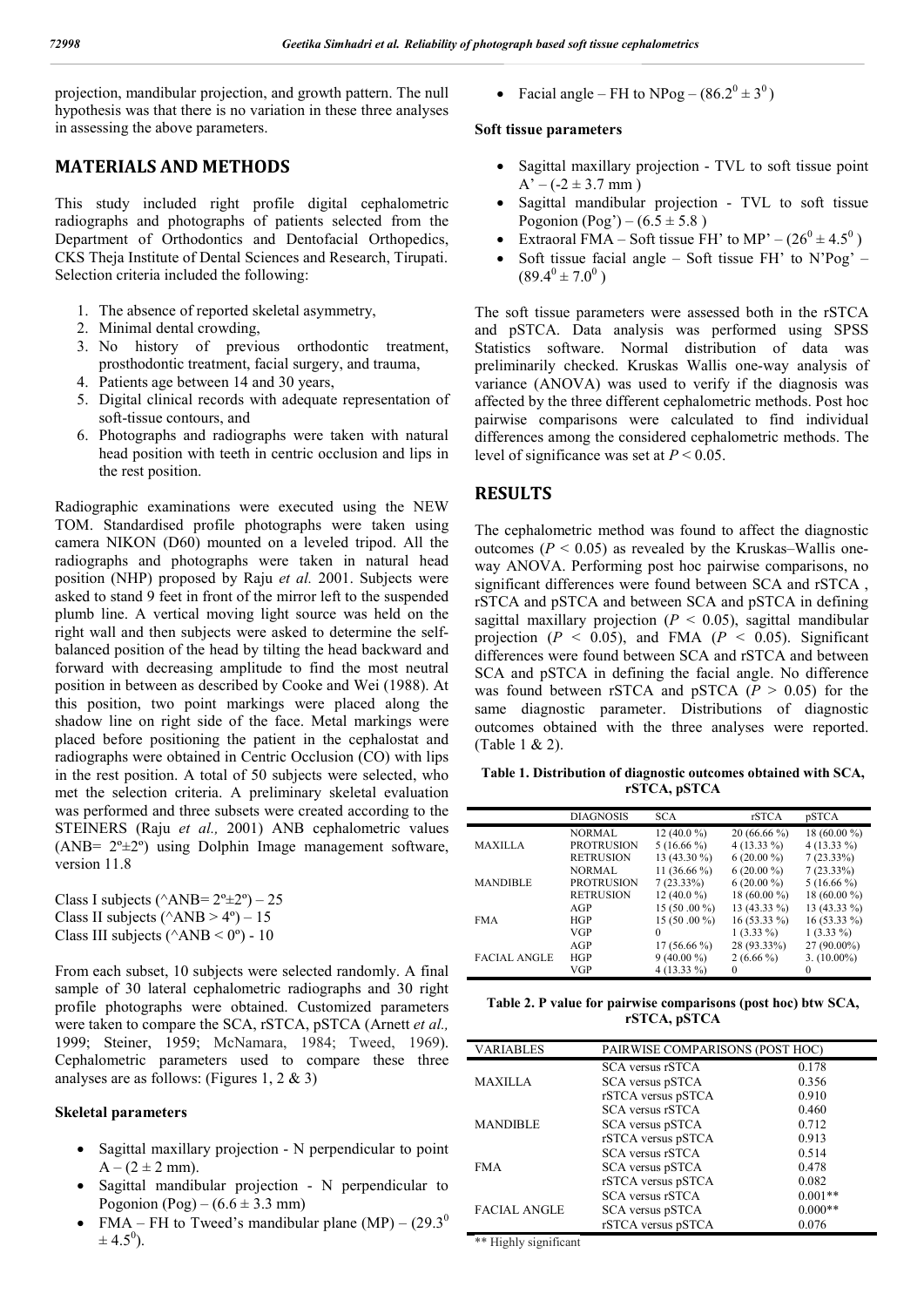

**Figure1. Cephalometric tracing of skeletal analysis (SCA) & softtissue analysis performed on radiograph (rSTCA)**



**Figure2. Cephalometric tracing of soft-tissue analysis performed on the photograph (pSTCA).**



**Figure 3. Superimposition of lateral cephalometric radiograph on profile photograph**

## **DISCUSSION**

The present study evaluated the diagnostic concordance between the skeletal cephalometric analysis (SCA), radiograph based soft tissue cephalometric analysis (rSTCA), photograph based soft tissue cephalometric analysis (pSTCA). Nowadays, there is an increased interest in individuals towards orthodontic treatment due to social and esthetic awareness. In order to meet the esthetic expectations of patients, orthodontic treatment includes the thorough evaluation of soft tissue facial profile. The efficiency of a diagnostic record can be tested only by evaluating its validity and consistency in identifying the state of the disease. However, neither malocclusion nor facial disharmony represents a pathological condition. Also, malocclusion cannot be defined through universally accepted golden standards i.e., it is not possible to evaluate the validity of diagnostic records in orthodontics. So, in the absence of a true state of disease, a comparative analysis of validity and consistency between diagnostic methods represents a suitable alternative to investigate their effectiveness (Ribarevski *et al.,*  1996; Wenzel *et al.,* 2000). For many years, lateral cephalometric radiographs were used as standard diagnostic records in assessing the malocclusion (Kim and Mupparapu, 2009). Standardized photographs have currently gained significance both clinically and in research, mainly because they reproduce the soft tissues in detail. Ideally, information from thorough clinical examination, dental casts, intra- and extra oral photographs are sufficient to formulate the treatment plan (Han *et al.,* 1991). Apart from providing evidence of pathological conditions or disease or nerve injury, taking lateral cephalographs and panoramic radiographs enable us to quantify the anatomical proximity between hard and soft tissues as well as to depict the changes brought about by orthodontic tooth movement (Espelid *et al.,* 2003). Margolis (Margolis, 1947), demonstrated a method of relating the anatomic and soft tissue structures to the facial profile by superimposing profile photographs over lateral cephalic radiographs while discussing basic facial pattern. In the present study, the reliability of photograph based soft tissue cephalometric analysis (pSTCA) as a diagnostic aid was assessed by comparing the skeletal cephalometric analysis (SCA) with radiograph based soft tissue cephalometric analysis (rSTCA) and photograph based soft tissue cephalometric analysis (pSTCA).

The results of this study indicate that photograph based soft tissue cephalometric analysis (pSTCA) does not differ with skeletal cephalometric analysis (SCA) and radiograph based soft tissue cephalometric analysis (rSTCA) in defining the sagittal maxillary & mandibular projections, and FMA. Significant differences were found in defining the facial angle, between SCA and rSTCA and between SCA and pSTCA. No difference was found between rSTCA and pSTCA  $(P > 0.05)$ for the same diagnostic parameter. This suggests that there is a good concordance between the SCA, rSTCA, and pSTCA, supporting the null hypothesis of this study. Nucera *et al.,* 2016 conducted a similar study, which supports the reliability of soft tissue cephalometric analysis on the photograph as a diagnostic aid as an alternative to skeletal cephalometric analysis and soft tissue cephalometric analysis on radiographs. On the contrary to the present study, they reported a poor diagnostic concordance between skeletal cephalometrics and both radiographic and photographic soft tissue cephalometrics in defining the maxillary and mandibular projections but shows a positive correlation with the lower facial height. Because the